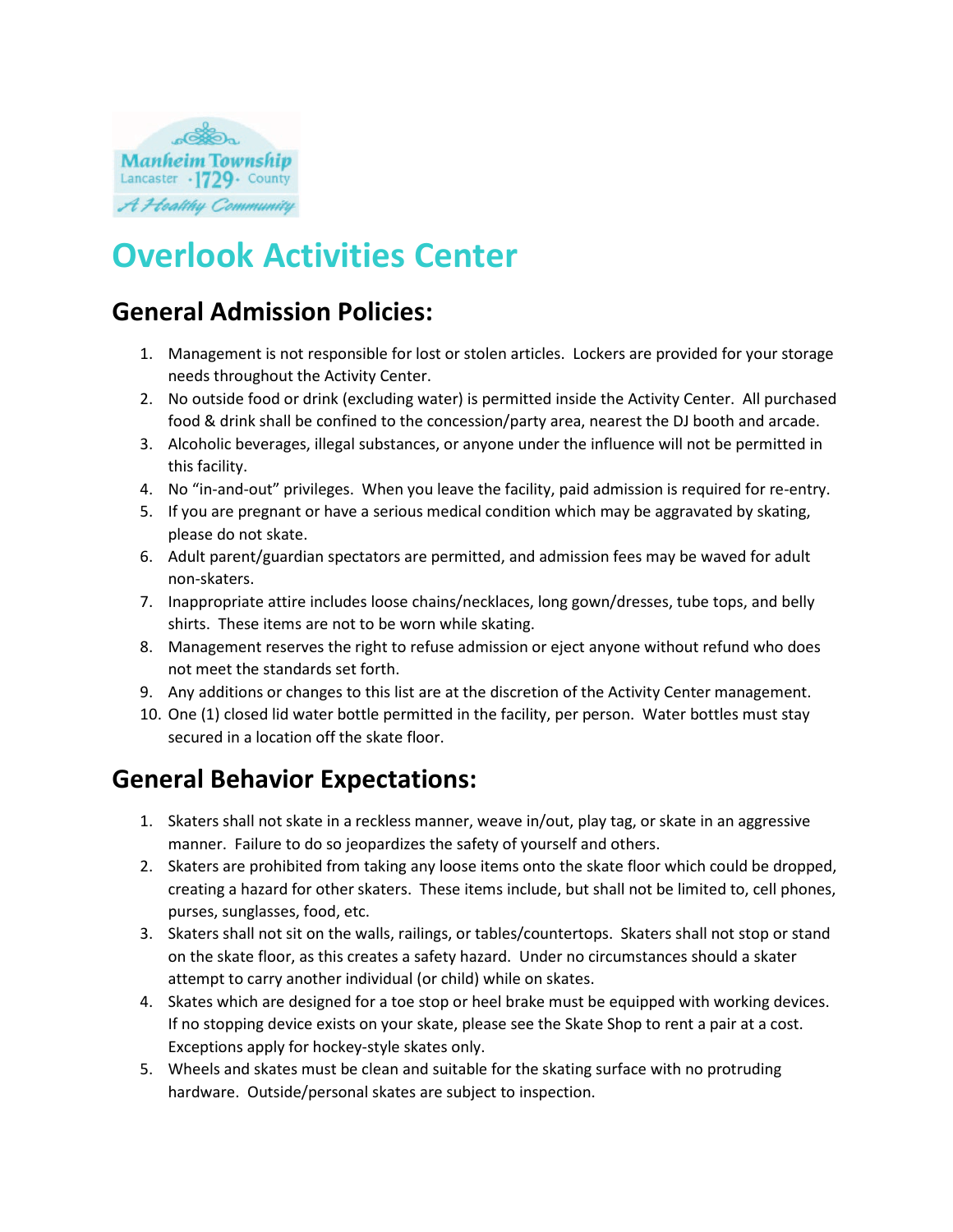- 6. Chewing gum, profanity, fighting, high kicking, and smoking are not tolerated inside the activity center. Smoking is permitted outside the building, but no less than 20 feet from building entrances/exits.
- 7. Skaters and spectators shall report all injuries to staff, regardless of severity. Any unsatisfactory conditions of the facility should be reported to the nearest staff or attendant.
- 8. If renting skates from the Activity Center:
	- a. Skaters renting skates will be required to wear socks for hygienic reasons
	- b. Skaters shall tuck shoelaces inside the rental skates and return them to the rental area when the session concludes.
- 9. All persons use this facility at their own risk and in accordance with all rules and regulations. Any patron disregarding rules or posing a hazard to themselves, or others, will be removed from the facility and no refund will be issued.
- 10. All persons on the skate floor must be wearing skates.

Staff may amend or alter rules at any time in the interest of facility operations or patron safety.

## **Standard Disciplinary Process:**

- Step 1:
	- 1. Explanation and warning
	- 2. Benching from activity and written report
	- 3. Dismissal from the facility for the remainder of the day
- Step 2:
	- 4. Dismissal from the facility for one (1) week
- Step 3:
	- 5. Dismissal from the facility for one (1) month

No refunds will be issued for disciplinary actions taken. Management reserves the right to skip steps in the disciplinary process for repeat offenders or serious safety & health violations.